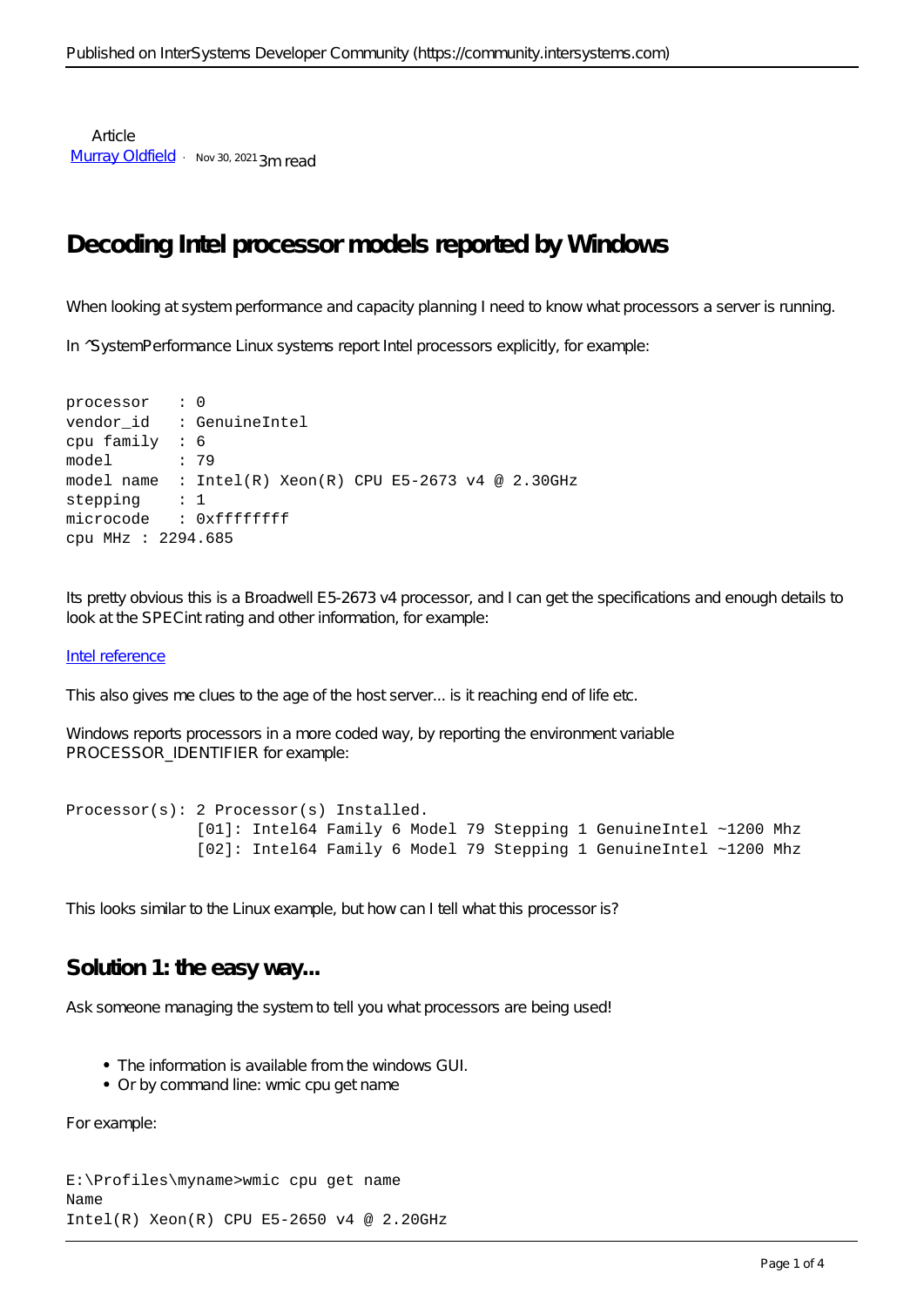Intel(R) Xeon(R) CPU E5-2650 v4 @ 2.20GHz

### **Solution 2: the hard way...**

You need to be a detective. Breaking down the code in the PROCESSOR\_IDENTIFIER string above:

Intel64 Family 6 Model 79 Stepping 1 GenuineIntel ~1200 Mhz

#### **Family 6**

Intel releases processors in families. A starting point is WikiChip:

#### [CPUID - Intel - WikiChip](https://en.wikichip.org/wiki/intel/cpuid#Family_6)

Processor Family 6 (Server) is Broadwell, Skylake, etc. The majority of performance data I get is this processor Family.

#### **Model 79**

Now search for the CPU model number.

|  | <b>UGSUGUE LANE</b>       | UT, N, W           | v | <b>UAU</b> | <b>UAU</b> | <b>UAU</b> | <b>I GITTIN A IMMACI AN</b> |  |
|--|---------------------------|--------------------|---|------------|------------|------------|-----------------------------|--|
|  | Skylake (Server)          | SP. X. DE. W       |   |            |            |            |                             |  |
|  | <b>Broadwell (Server)</b> | E. EP. EX          |   | 0x6        | 0x4        | 0xF        | Family 6 Model 79           |  |
|  |                           | DE, Hewitt Lake    |   | 0x6        | 0x5        | 0x6        | Family 6 Model 86           |  |
|  | Haswell (Server)          | E, EP, EX          |   | 0x6        | 0x3        | 0xF        | Family 6 Model 63           |  |
|  | Ivy Bridge (Server)       | <b>E.FN.FP.FX.</b> |   | 0x6        | 0x3        | 0xE        | Family 6 Model 62           |  |

We can see that model 79 is a Broadwell processor.

- 2-socket servers use Broadwell EP, the E5-26nn V4 processors.
- 4 and 8-socket servers use Broadwell EX:
	- quad-CPU: Xeon E5-46nn v4, Xeon E7-48nn v4
	- octo-CPU: Xeon E7-88nn v4

#### **Stepping 1**

Stepping is the revision number of the model. Higher revision numbers are later versions of the same model.

#### **Mhz**

The reported processor speed will allow you to narrow down your search.

In this case made difficult/impossible because there is no 1.2GHz Broadwell processor, the system is probably running in power saving mode.

#### **Number of CPU cores**

In the first line of mgstat output look for *numberofcpus, for example:*

#### numberofcpus=32:x86^2^16

There are 32 cpus. On 2 processors (16 per processor).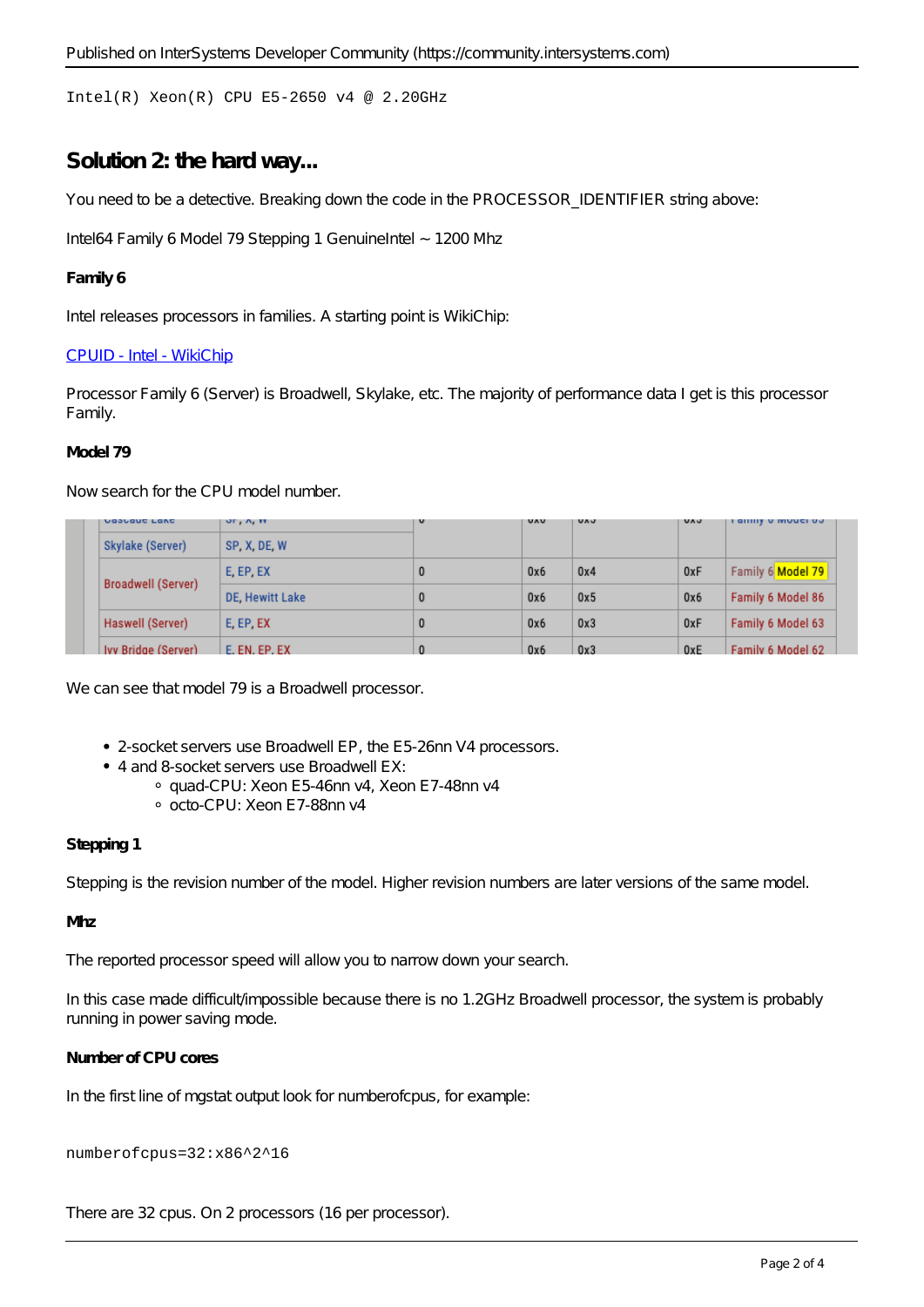You can also find NUMCPU: 32 in the cstat sections of  $^{\prime}$ SystemPerformance.

Remember that the system sees cpus (threads). So you need to look for a processor model with 8 *cores* per processor. From there you can narrow your search. Wikipedia is a good resource.

[Broadwell \(microarchitecture\) - Wikipedia](https://en.wikipedia.org/wiki/Broadwell_(microarchitecture))

From wikipedia I can see a couple of likely suspects:

Xeon E5-2667 V4 and Xeon E5-2620 V4.

| <b>Target</b>                                            | Cores            | Processor<br>branding and model |                      | <b>CPU clock rate</b> |              | L <sub>3</sub> |            | Release | Release         |          |
|----------------------------------------------------------|------------------|---------------------------------|----------------------|-----------------------|--------------|----------------|------------|---------|-----------------|----------|
| segment $\stackrel{\text{\large\textsf{*}}}{\phantom{}}$ | ÷<br>(threads)   |                                 |                      | Normal $\div$         | Turbo $\div$ | ٠<br>cache     | TDP $\div$ | date    | ٠<br>price      | Sc       |
|                                                          | 22 (44)          |                                 | 2699v4 <sub>图</sub>  | 2.2 GHz               | 3.6 GHz      | 55 MB          | 145 W      |         | \$4115          |          |
|                                                          | 20 (40)          |                                 | 2698v4 <sub>5</sub>  | 2.2 GHz               | 3.6 GHz      | 50 MB          | 135 W      |         | \$3226          |          |
|                                                          | 18 (36)          |                                 | 2697v4 囤             | 2.3 GHz               | 3.6 GHz      | 45 MB          | 145 W      |         | \$2702          |          |
|                                                          | 16 (32)          |                                 | 2697Av4 <sub>5</sub> | 2.6 GHz               | 3.6 GHz      | 40 MB          | 145 W      |         | \$2891          |          |
|                                                          | 18 (36)          |                                 | 2695v4 <sub>5</sub>  | 2.1 GHz               | 3.3 GHz      | 45 MB          | 120 W      | Q1 16   | \$2424          |          |
|                                                          | 14 (28)          |                                 | 2690v4 <sub>图</sub>  | 2.6 GHz               | 3.5 GHz      | 35 MB          | 135 W      |         | \$2090          |          |
|                                                          | 10 (20)          |                                 | 2689v4 <sub>图</sub>  | 3.1 GHz               | 3.8 GHz      | 25 MB          | 165 W      |         | \$2723          |          |
|                                                          | 12 (24)          |                                 | 2687Wv4 <sub>图</sub> | 3.0 GHz               | 3.5 GHz      | 30 MB          | 160 W      |         | \$2141          |          |
|                                                          | 16 (32)          |                                 | 2683v4 <sub>5</sub>  | 2.1 GHz               | 3.0 GHz      | 40 MB          | 120 W      |         | \$1846          |          |
|                                                          | $\frac{14}{100}$ |                                 | <b>ZOOUVALLE</b>     | 2.4 GHz               | 3.3 GHz      | 35 MB          | 120 W      |         | \$1745          |          |
|                                                          | 8 (16)           |                                 | 2667v4 囤             | $3.2$ GHz             | 3.6 GHz      | 25 MB          | 135 W      |         | \$2057          |          |
|                                                          |                  |                                 | <b>AGGuys E</b>      | 2.0 GHz               | 3.2 GHz      | 35 MB          | 105 W      |         | \$1445          |          |
|                                                          | 14 (28)          | Xeon E5 v4                      | 2658v4 <sub>5</sub>  | 2.3 GHz               | 2.8 GHz      |                |            |         | \$1832          |          |
|                                                          | 12 (24)          |                                 | 2650v4 <sub>图</sub>  | 2.2 GHz               | 2.9 GHz      | 30 MB          | 105 W      |         | \$1166 - \$1171 |          |
|                                                          | 14(28)           |                                 | 2650Lv4 <sub>图</sub> | 1.7 GHz               | 2.5 GHz      | 35 MB          | 65 W       |         | \$1329          |          |
| Server<br>(dual                                          |                  |                                 | 2648Lv4 <sub>图</sub> | 1.8 GHz               | 2.5 GHz      |                | 75 W       |         | \$1544          |          |
| socket)                                                  | 6 (12)           |                                 | 2643v4 <sub>5</sub>  | 3.4 GHz               | 3.7 GHz      | 20 MB          | 135 W      |         | \$1552          |          |
|                                                          | 10 (20)          |                                 | 2640v4 B             | 2.4 GHz               | 3.4 GHz      | 25 MB          | 90 W       |         | \$939           | LG<br>20 |
|                                                          | 4(8)             |                                 | 2637v4 囤             | 3.5 GHz               | 3.7 GHz      | 15 MB          | 135 W      |         | \$996           |          |
|                                                          | 10 (20)          |                                 | 2630v4 <sub>图</sub>  | 2.2 GHz               | 3.1 GHz      |                | 85 W       |         | \$667           |          |
|                                                          |                  |                                 | 2630Lv4 <sub>图</sub> | 1.8 GHz               | $2.9$ GHz    | 25 MB          | 55 W       |         | \$612           |          |
|                                                          | 12 (24)          |                                 | 2628Lv4 <sub>图</sub> | 1.9 GHz               | 2.4 GHz      | 30 MB          | 75 W       |         | \$1364          |          |
|                                                          | 4(8)             |                                 | 2623v4 雨             | 2.6 GHz               | 3.2 GHz      | 10 MB          | 85 W       |         | \$444           |          |
|                                                          | 8 (16)           |                                 | 2620v4 <sub>5</sub>  | $2.1$ GHz             | 3.0 GHz      | 20 MB          |            |         | \$417           |          |
|                                                          | 10(20)           |                                 | 2618Lv4 <sub>图</sub> | 2.2 GHz               | 3.2 GHz      | 25 MB          | 75 W       |         | \$779           |          |